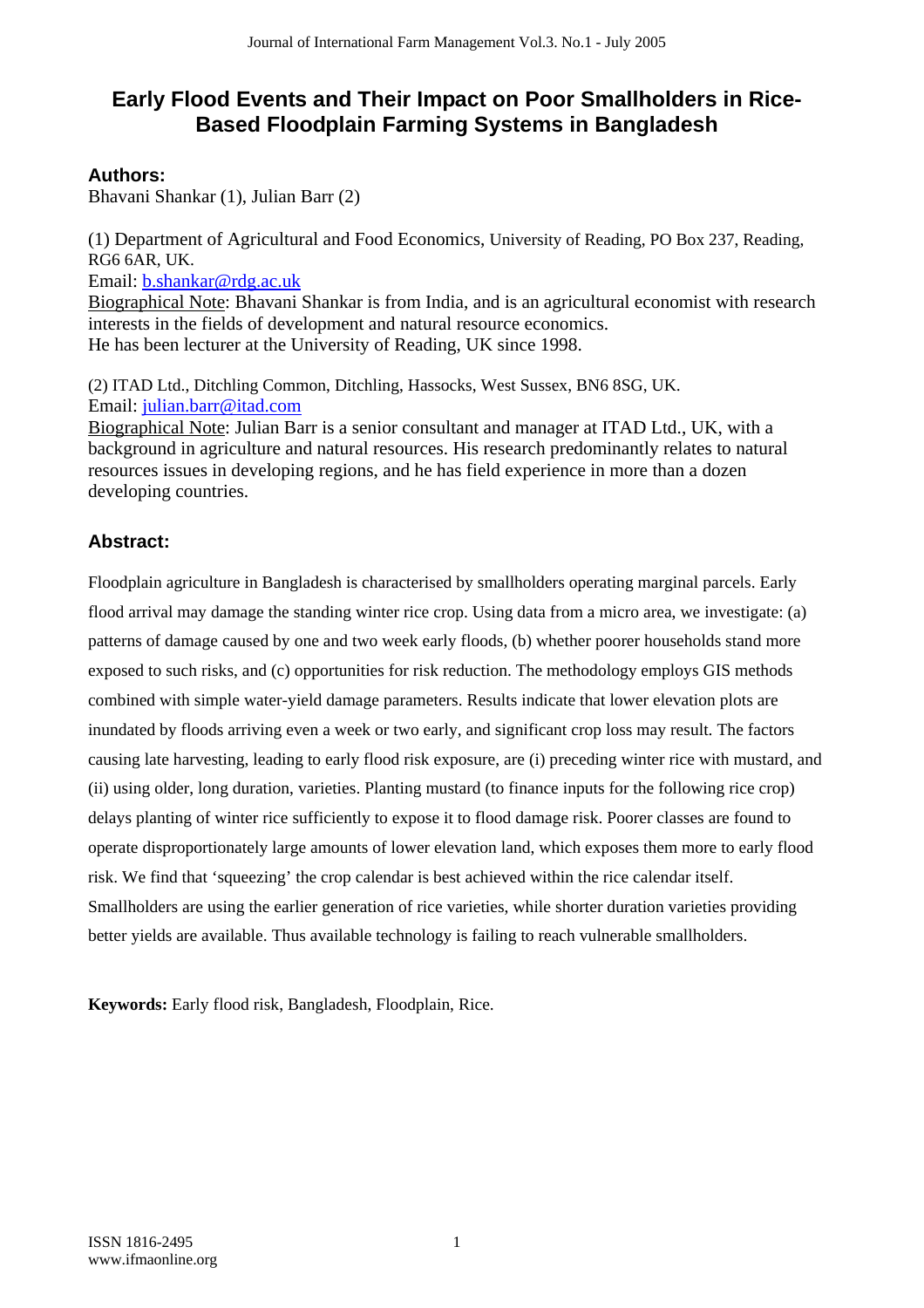#### **1. Introduction**

The management of flood risk in Bangladesh has been largely focussed on control of water levels in the peak flood season. This focus is not surprising, since extreme flood events such as in July-October 1998 due to overspill from the major rivers cause widespread loss of life, habitat and agricultural livelihoods. In some parts of the country, however, even in 'normal' flood years (characterised by typical or average flood depths on the plains), early local rainfall and/or early discharge of floodwaters from upstream catchments can cause damage to standing Rabi (winter/dry season) or Kharif-1 (early flood season) crops prior to their harvest. Much of floodplain agriculture in Bangladesh is characterised by smallholders operating and depending on very small holdings of land, and therefore scope for diversification of such risks is correspondingly low. Since early flooding can often wipe out a crop completely, understanding contributory factors and devising solutions to mitigate early flood risk is of great importance. Where overbank flooding from main river channels is the principal source of early flood risk, structural means of flood control, such as the use of submersible embankments or sluice gate management practices can be effectively employed.

In many areas, however, early floods may arise from early local precipitation events rather than overbank river flooding, and structural methods may not prove effective in early flood risk control. In such situations, it is important to understand the entire crop cycle in order to ascertain what factors may determine exposure to early flood risk and what non-structural means are available to reduce exposure. In this paper, we use primary data on cropping, water depths and socio-economic variables at the plot level in a floodplain micro area in North-central Bangladesh in an effort to seek answers to the early flood risk problem posed.

#### **2. Flood and Crop Seasons**

The timing of typical *Kharif-1* and *Rabi* crop schedules and flood timings for the Northcentral region are illustrated in Table I below. Overbank river flooding typically commences between mid-June and early July, usually after the harvest of the Boro rice crop. With the lower lands given over to Boro, if the flood arrival is even a week or two early, it has the potential to damage those Boro areas that remain unharvested.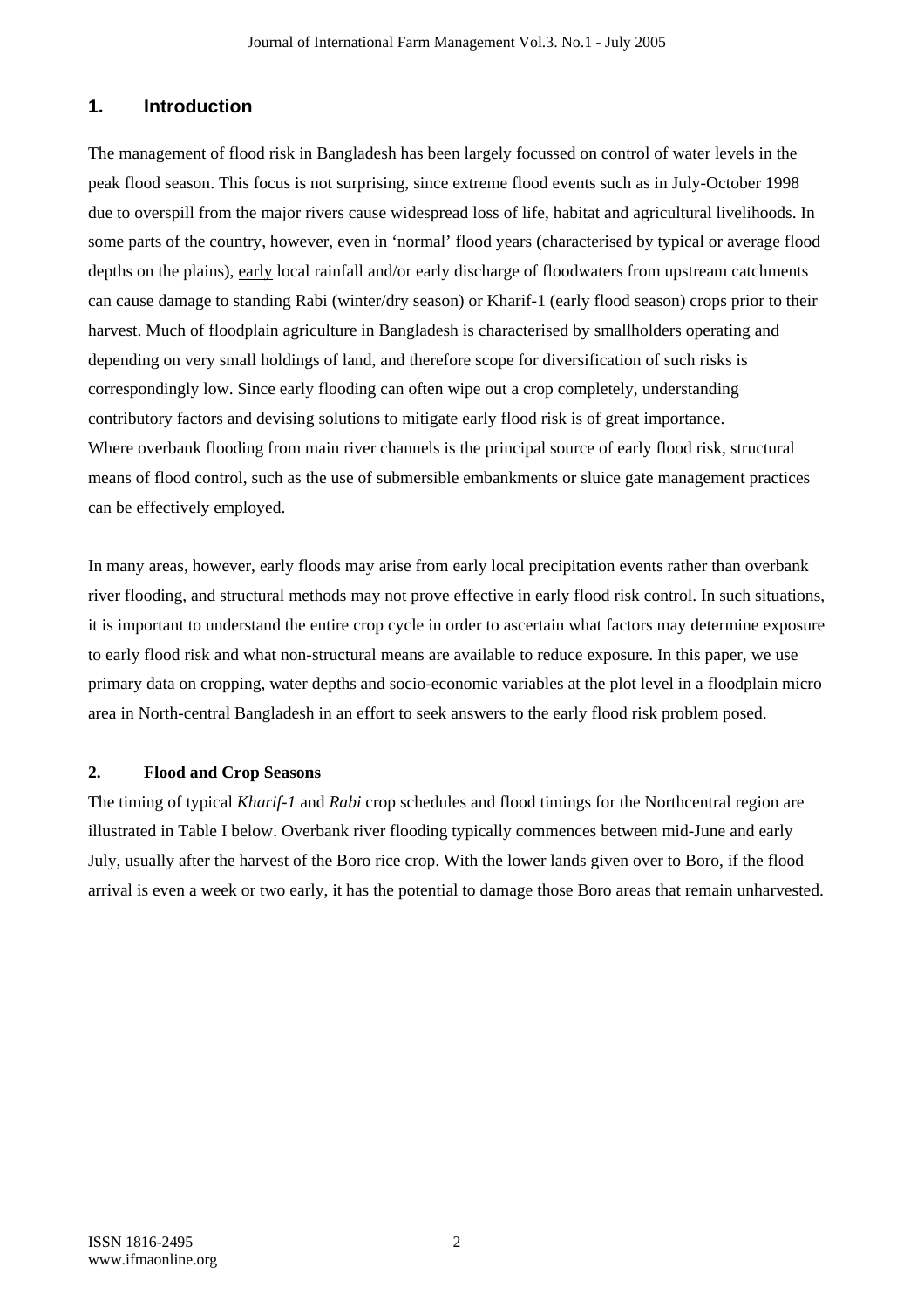| <b>Seasons/Crops/Flooding</b> | Jan | Feb | Mar | Apr | May | Jun | Jul | Aug | Sep | Oct | <b>Nov</b> | Dec |
|-------------------------------|-----|-----|-----|-----|-----|-----|-----|-----|-----|-----|------------|-----|
| Kharif-1 Season               |     |     |     |     |     |     |     |     |     |     |            |     |
| Kharif-2 Season               |     |     |     |     |     |     |     |     |     |     |            |     |
| Rabi Season                   |     |     |     |     |     |     |     |     |     |     |            |     |
| Aus Rice                      |     |     |     |     |     |     |     |     |     |     |            |     |
| Jute                          |     |     |     |     |     |     |     |     |     |     |            |     |
| Aman Rice                     |     |     |     |     |     |     |     |     |     |     |            |     |
| <b>Boro Rice</b>              |     |     |     |     |     |     |     |     |     |     |            |     |
| Normal Flood                  |     |     |     |     |     |     |     |     |     |     |            |     |
| Early Flood                   |     |     |     |     |     |     |     |     |     |     |            |     |

**Table I: Flood and Kharif-1/Rabi calendar for Northcentral Bangladesh** 

With the rapid replacement of the *Kharif-1* season with an extended *Rabi* season, the impact of early flood events is thus felt most by the Boro crop. While *Aman* crop damage due to heavy flooding in the peak flood season can be sometimes mitigated by re-transplanting, early flood arrival often means considerable damage to Boro. Early floods are most characteristic of the *haor* regions of Northeast Bangladesh, but Boro crop damage due to early flooding is not exclusive to the northeast. In a recent research project on floodplain livelihoods (Barr, 2000), a problem census conducted at the Charan *beel* site in northcentral Bangladesh revealed that Boro damage in low elevation lands was perceived as a significant problem. With an increasingly '*boro*-centric' agricultural economy, the implications of damage to the *Boro* crop can be substantial.

In what follows, we simulate the arrival of an early flood in the Charan beel area, using Geographic Information System (GIS) methods and data from the research project (Barr, 2000) mentioned above. By simulating the effect of an early flood arrival, and combining the simulated inundation levels with plot level cropping-pattern, plant growth-stage information and crop damage factors, rough plot-level crop damage estimates are calculated. These estimates are combined with socio-economic information to provide insights into the vulnerability of poorer households to early flood risk. The current choice of crop varieties is then examined in conjunction with information on available alternatives, to determine whether there is scope for managing early flood risk by using shorter-duration alternatives.

### **3. The Charan beel and floodplain Area: Background**

Charan *beel* (a shallow saucer-like floodplain depression), is situated in Tangail district in Northeast Bangladesh. It lies between two distinct river systems, the Dhaleswari and the Bangshi. The *beel* comprises a small perennial waterbody of 44.5 ha at its centre, surrounded by arable land that is seasonally flooded as the waterbody expands to cover 394 ha during the monsoon. Settlements are located on higher land around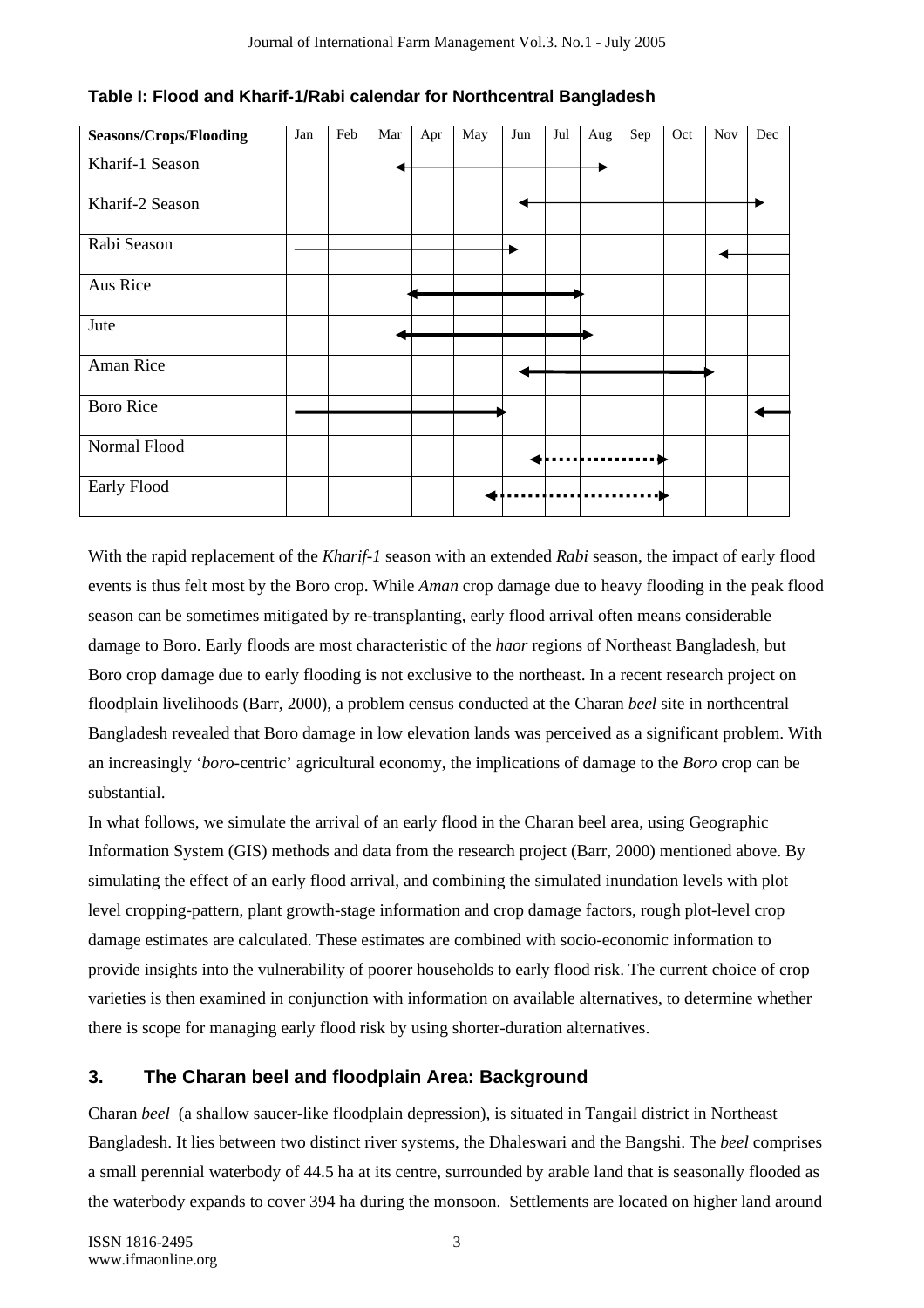the margins of the depression. The earlier part of the *Rabi* season at Charan experiences very little rainfall and cropping is irrigation dependent.

Following a reconnaissance social survey that served as a mini-census to provide a basis for social stratification, a sample of households from three villages around the *beel* was selected by the project. Stratification was on the basis of landholding, which is recognised as a reliable proxy for wealth in rural Bangladesh. The stratification is presented in Table II below; this is based on categories used by the Bangladesh Bureau of Statistics in the Agricultural Census and other reports. From this larger stratified sample, a sub-sample of 210 households was selected for more detailed study, with 30 households belonging to each stratum. Basic socio-economic data were collected for each household in the subsample, including information on landholding.

|                  | <b>Stratum</b> Land owned (acres) | Socio-economic category      |
|------------------|-----------------------------------|------------------------------|
| 1.               | < 0.049                           | Landless - Categories I & II |
| $\overline{2}$ . | $0.05 - 0.49$                     | Landless - Category III      |
| 3.               | $0.5 - 0.99$                      | Marginal                     |
| 4.               | $1.0 - 2.49$                      | Small                        |
| 5.               | $2.5 - 4.99$                      | $Median - I$                 |
| 6.               | $5.0 - 7.49$                      | $Median - II$                |
| 7.               | >7.5                              | Large                        |

**Table II: Classification of households on the basis of land-holding** 

The project also collected data on a set of biophysical variables over 1997-98. These included flood depth measurements and areal extent of flood spread at approximately monthly intervals during the year, and an inventory of plots belonging to the sample households. A subset of plots was chosen for crop pattern monitoring, recording crops grown during the year, and some basic information on crop growth stages at discrete points in time (a recording taken once a month). This and other information was gathered together in a project GIS, with linkages established between households and plots<sup>1</sup>. The research reported here utilizes these data in a modelling exercise designed to throw light on the early flood risk problem.

### *4. Methodology*

 $\overline{a}$ 

(i) Sample selection: In order to analyse the effects of an early flood, it is necessary to have a basic understanding of the cropping system for the entire year. For example, some Boro plots may be harvested in April, while others not until May, with the latter plots being more susceptible to damage from early flooding. The reasons for this asymmetry in harvesting times may lie in the use of the particular plots in the previous season or in the flooding status of the plot in previous months. For instance, allowing the plot to lie fallow prior to the Boro crop allows for earlier transplanting and thereby earlier harvesting.

ISSN 1816-2495 www.ifmaonline.org 4  $1$ <sup>1</sup> The intersection between plots and households is not complete. In other words, some plots cannot be linked to household-level socio-economic information, and for some plots owned by the sample households, cropping pattern information is not available. However, there is a significant enough intersection to make our analysis possible.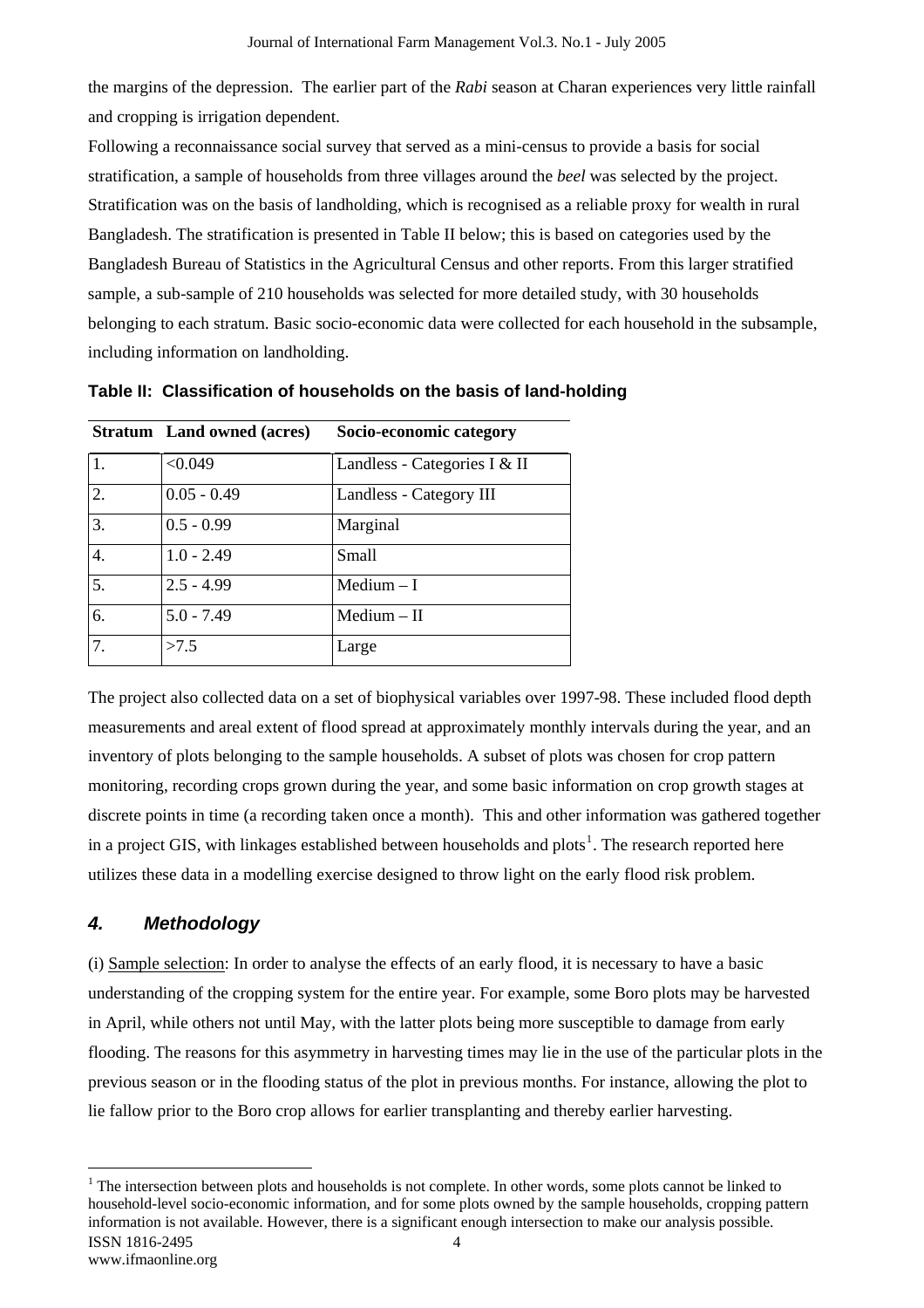Alternatively, some plots may drain too late for an early *Rabi* crop to be squeezed in before the Boro, which in turn encourages earlier transplanting of the Boro. Knowledge of the transplanting date is important for this analysis, and so plots without sufficient information were dropped from the analysis. The final sample of plots retained comprised 20 very low (VL), 38 low (L), 72 medium low (ML), and 107 medium high (MH) plots<sup>2</sup>, 237 in all.

(ii) Establishing crop damage parameters: A literature search was undertaken to establish damage parameters for the Boro crop in relation to inundation levels. The existing literature was by-and-large found to be based on experimental studies, with results conditional on a number of control factors such as age of the seedlings at the time of transplanting, temperature regimes prevailing during the growing season, etc. No data on such factors are available for this site<sup>3</sup>. In the end, simple damage parameters established by the Master Plan Organisation (MPO) of Bangladesh were found to be the most synthetic and most easily integrable with the rest of the analysis. These parameters have been used in several previous studies of flood impacts on agriculture in Bangladesh. Since the MPO table only provides information at discrete growth stages and water depths, linear interpolations were established between these discrete data points so that damage estimates could be more continuous with respect to water levels.

(iii) Computing baseline damages: The water heights for the last month prior to harvest in each of the 237 plots were analysed to establish whether the levels were high enough at any time to potentially cause damage to the crop. This had to be done for each plot individually due to the differences in harvesting dates.

(iv) Simulating early flood arrival and crop damages: The project GIS stores empirical information on flood spread at the plot level for the period August 1997 to August 1998. A 'water theme time shift' GIS tool can de-couple the flood data, thereby lagging or advancing the flood in relation to production activities at the plot level. Two early flood onset scenarios were thus simulated – flood onset one and two weeks early respectively<sup>4</sup>. The water heights on individual plots were again used in conjunction with the crop damage parameters to establish crop damage for the early flood scenarios, as in (iv).

(v) Livelihoods and poverty dimensions:

The design of the GIS gives the ability to interrogate it about the impact of various management scenarios on floodplain residents as a group, and disaggregated according to different wealth (land-ownership) classes. By combining the analysis of elevation-specific early flooding risk with socio-economic information from the GIS on elevation-specific land-ownership by different wealth classes, it is possible to inquire whether the effects of early flood onset are felt uniformly across the socio-economic classes. Thus the hypotheses of linkages between poverty and increased vulnerability to environmental risks in the livelihoods of the poorest classes can be tested.

(vi) Examining the role of short-duration varieties: Finally, in seeking possible management interventions that might significantly reduce the risk posed by early floods, the question is posed as to whether the use of

 $\overline{a}$ 

<sup>&</sup>lt;sup>2</sup> 'High' plots are not considered here since they are flood-free by definition.

 $3$  At any rate, the objective of this modelling exercise is not to establish such biophysical precision, but rather to generate broader lessons and to capture the bigger picture.

<sup>4</sup> The probability of floods arriving earlier than two weeks is quite low, and hence this analysis restricts itself to one and two week early floods.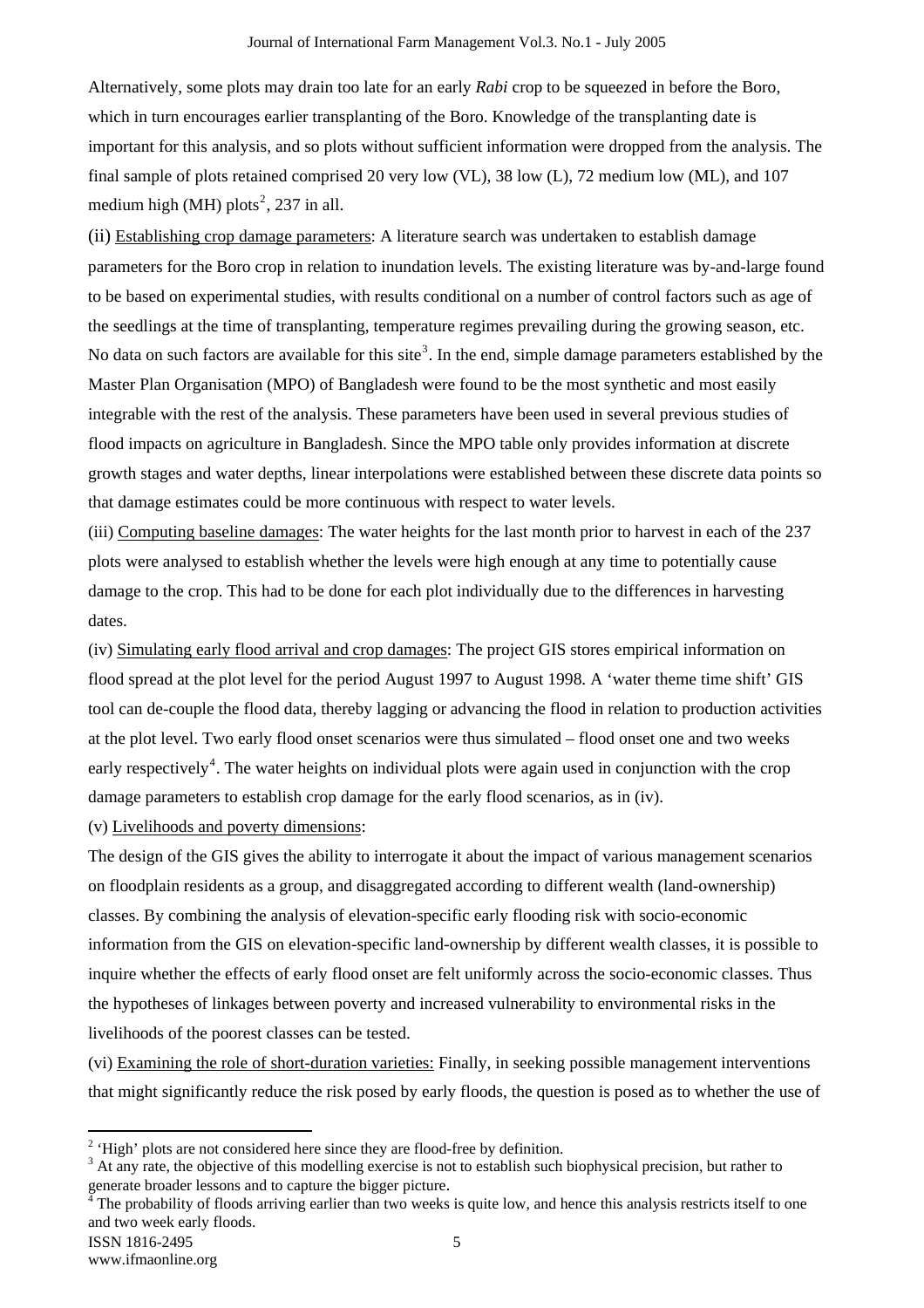alternative short-duration varieties in place of the existing varieties would enable harvests early enough to avoid flood damage. This is done simply by comparing varieties currently in use with available alternatives.

### *5. Cropping patterns at Charan beel*

As is the trend in several parts of Bangladesh, the traditional *Aus-Aman-Boro* system, corresponding to the *Kharif-1 – Kharif-2 – Rabi* seasons, has been replaced by a *Kharif-rabi-1-rabi-2* pattern in Charan. *Aman* is broadcast or transplanted with the start of the flood in July, and is harvested with the beginning of the drawdown in mid-October//November. The extended *Rabi* season commences after the drawdown, with a short fallow in some plots and a short *Rabi* crop such as mustard in others. Boro is omnipresent, and is transplanted between December and early March, coming off the land in April/May, prior to the arrival of the next year's floods in June.

The elevation-specific breakdown of major cropping patterns in the sample plots is shown in Table III below. The table clearly illustrates that elevation plays a significant role in cropping pattern choice at Charan. Very low plots are completely given over to *Rabi* season production, being too deeply flooded for *Aman* production in the *Kharif* season. 55% of the VL plots are devoted to a single Boro crop, while the other 45% manage to include a short mustard crop prior to boro. Mustard is a low-input cash crop that grows quickly, the proceeds from which are used by farmers to finance the input-intensive Boro crop. It is sown right after flood drawdown using residual soil moisture and minimal inputs. Subsequent to the mustard harvest, the land will be soaked and puddled in advance of transplanting.

The increase in cropping intensity in response to elevation increases is clearly seen. Low plots are still dominated by fallow/fallow/Boro and fallow/mustard/Boro rotations, but some *Aman* production is also present. The incidence of single Boro cropping declines sharply as elevation increases. ML and MH plots are predominantly double or triple-cropped. Transplanted *Aman* is more easily damaged by flooding than broadcast *Aman*, and hence is observed only in MH land.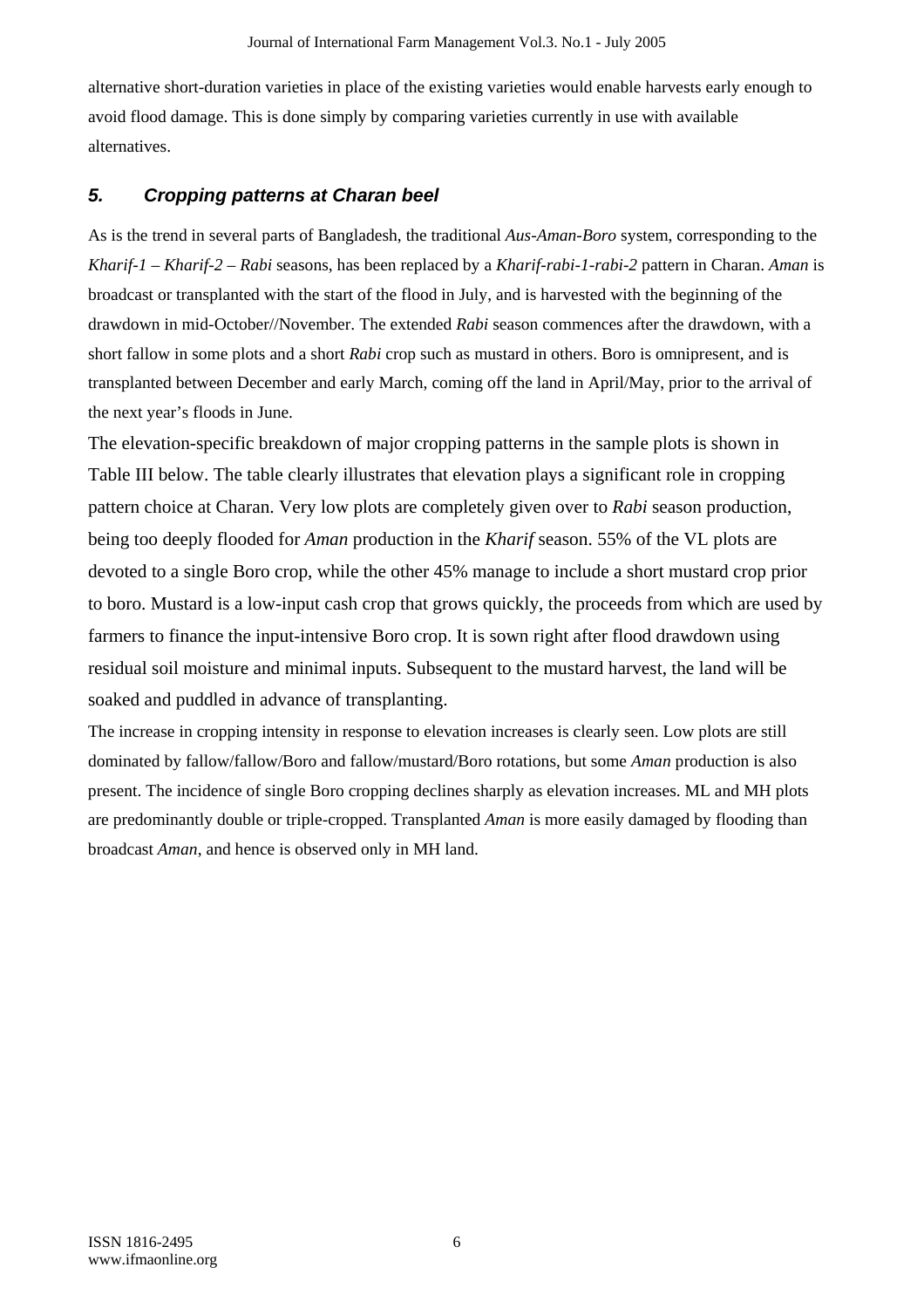| <b>Cropping Pattern</b>   | VL                   |                      | ML                   | MН                 | <b>Total</b>       |
|---------------------------|----------------------|----------------------|----------------------|--------------------|--------------------|
|                           | $(20 \text{ plots})$ | $(38 \text{ plots})$ | $(72 \text{ plots})$ | $(107 \text{ pl})$ | $(237 \text{ pl})$ |
| Fallow/Fallow/Boro        | 55.00%               | 42.11%               | 23.61%               | 20.56%             | 27.85%             |
| Fallow/Mustard/Boro       | 45.00%               | 39.47%               | 59.72%               | 39.25%             | 45.99%             |
| Fallow/BAman/Boro         | 0.00%                | 0.00%                | 0.00%                | 4.67%              | 2.11%              |
| <b>BAman/Fallow/Boro</b>  | 0.00%                | 7.89%                | 4.17%                | 1.87%              | 3.37%              |
| <b>BAman/Mustard/Boro</b> | 0.00%                | 10.53%               | 11.11%               | 19.63%             | 13.92%             |
| Mixed/Mustard/Boro        | $0.00\%$             | $0.00\%$             | 1.39%                | 0.93%              | 0.84%              |
| TAman/Fallow/Boro         | 0.00%                | 0.00%                | $0.00\%$             | 11.22%             | 5.06%              |
| TAman/Mustard/Boro        | 0.00%                | 0.00%                | 0.00%                | 1.87%              | 0.84%              |
|                           |                      |                      |                      |                    | 100.00%            |

*Table III: Cropping patterns on sample plots at Charan beel\** 

\* The sequence used here is based on the flood year (starting in June) rather than the calendar year.

As cropping intensity increases, flexibility in timing the planting of the Boro crop is inevitably reduced. Early transplanting of the Boro crop, in December or early January, would enable a harvest in late April or early May. Where a mustard crop is grown after drawdown and prior to the Boro, however, the transplanting of Boro may be pushed into February, resulting in a later harvest and greater exposure to early flood risk. Currently this is a trade-off that farmers need to factor into their decision making: Option 1 is a mustard crop, followed by a *Boro* crop*.* The mustard is grown as a cash crop, the seeds can be sold to millers for mustard oil production; the cash thus obtained is immediately invested into the inputs for the proceeding *Boro* crop. As the proceeding analysis shows, depending on land elevation, there is risk of losing some of the crop due to flood damage. Option 2 is a *Boro* crop alone. The more flexible timings permitted by a single *Boro* crop mean that there should be negligible flood damage risk, however the crop is also more expensive (less profitable) as greater levels of credit will be needed to supply the necessary inputs.

Figure 1 below summarises the planting dates for our sample plots by land elevation categories.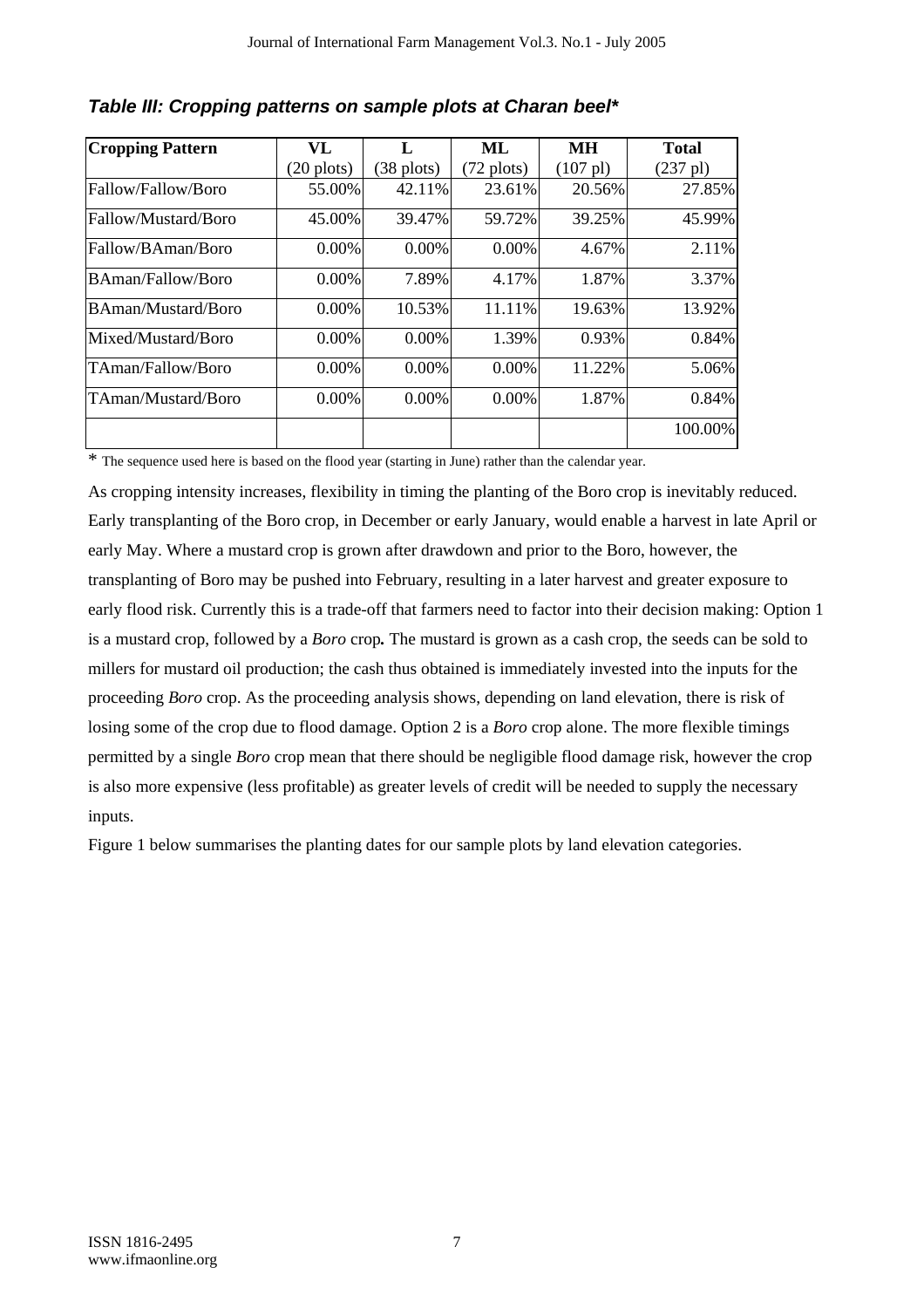

*Figure 1: Timing of Boro transplanting, by elevation classes at Charan beel* 

As seen from the figure, higher proportions of area are transplanted later in the *Rabi* calendar as land elevation increases. About 10% of the low land is planted by end-December, while there is very little planting in December in the other land types. The planted proportion for Medium High lands is only a little over 10% until late January. In the last week of January and the first week of February, there is a rapid surge in planting across land types. Planting continues through February, and is more or less complete by the end of the month, except for a few plots that are planted in early March.

Very low lands appear somewhat anomalous to this pattern, with little planting occurring until the third week of January. Two possible explanations exist for this: first, being immediately adjacent to the receding *beel*, VL lands drain slower than average and are the last to be exposed if they are even ever completely exposed. Planting may be delayed due to this factor, even if the land was previously fallow. Second, VL lands are more likely than other land types to grow local varieties of Boro. Local varieties are usually of short enough duration to be harvested well before flood arrival, even if planted late, or have some ability to elongate to cope with some early onset flooding. They are however low yielding.

Table IV below shows the temporal distribution of harvest according to land type.

Corresponding to earlier planting of L lands compared to other land types, a greater proportion of L lands are also harvested earlier. Boro crops on ML and MH lands, being least susceptible to flood damage, are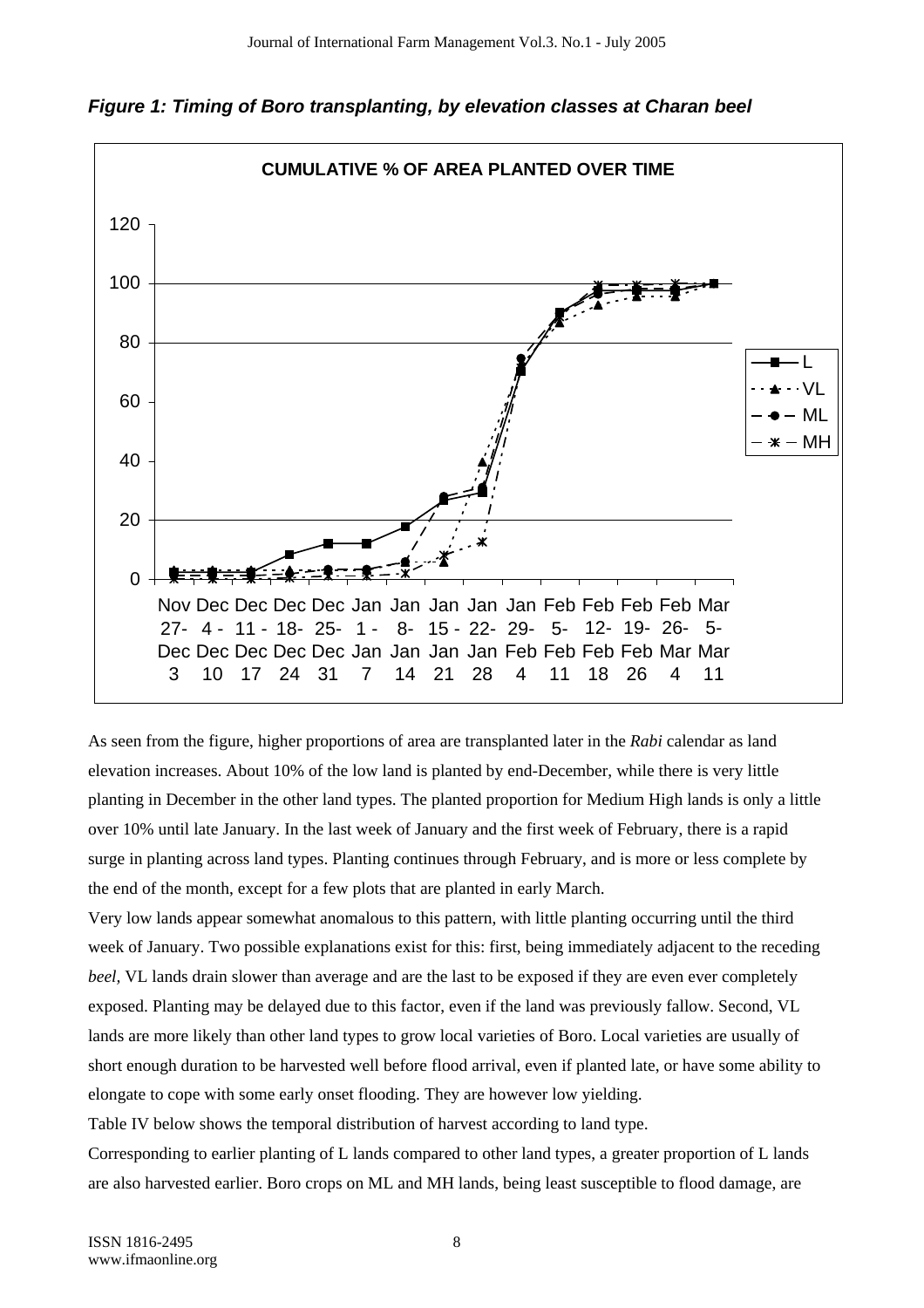more likely to be harvested late in the summer, with about 66% of the crop on these land types still standing on 20 May.

Across land-types, the bulk of harvest occurs in May, especially in the last week. By the first week of June, all plots have been harvested.

| <b>Harvest</b><br><b>Dates</b> | VL       | L        | $\bf ML$ | MН      | Grand<br><b>Total</b> |
|--------------------------------|----------|----------|----------|---------|-----------------------|
| 25-27Apr-98                    | 10%      | 17.53%   | 5.5%     | 1.38%   | 5.9%                  |
| 04-06 May-98                   | $0.00\%$ | $0.00\%$ | 5.5%     | 1.13%   | 2.18%                 |
| 06-08 May-98                   | 40%      | 9.15%    | 4.16%    | 1.26%   | 6.65%                 |
| 11-13 May-98                   | 0.00%    | 0.00%    | 0.00%    | 0.82%   | 0.37%                 |
| 16-18 May-98                   | 0.05%    | 33.89%   | 20.83%   | 28.61%  | 24.68%                |
| 22-24-May-98                   | 45%      | 34.40%   | 56.9%    | 59.62%  | 53.5%                 |
| 31 May - 02-Jun-98             | $0.00\%$ | 5.03%    | 6.94%    | 7.17%   | 6.15%                 |
| <b>Grand Total</b>             | 100.00%  | 100.00%  | 100.00%  | 100.00% | 100.00%               |

**Table IV: Harvest times by land elevation at Charan** 

### *6. Flood Spread at Charan Beel*

Over the dry-season, the Charan beel area steadily dries up until only the small area of the perennial beel remains inundated. Thus there is a temporal decline in flooded areas as well as depths from drawdown onwards until the start of May, with much of the area drying up early in the winter. The first panel of Figure 2 shows the flood extent on 11 May, when the water spread is at its lowest<sup>5</sup>. The second panel, for 23 May<sup>6</sup>, shows that the water levels have already started gradually increasing in the  $3<sup>rd</sup>$  week of May, and the lowest plots close to the perennial part of the beel have been inundated.





 $\overline{a}$  $<sup>5</sup>$  The water cover/depth stays at this minimum level for well over a month.</sup>

<sup>&</sup>lt;sup>6</sup> 23 May is chosen for the illustration of our early flood arrival simulation here because a good proportion of the Boro crop in the area is harvested in 22-24 May, as seen before.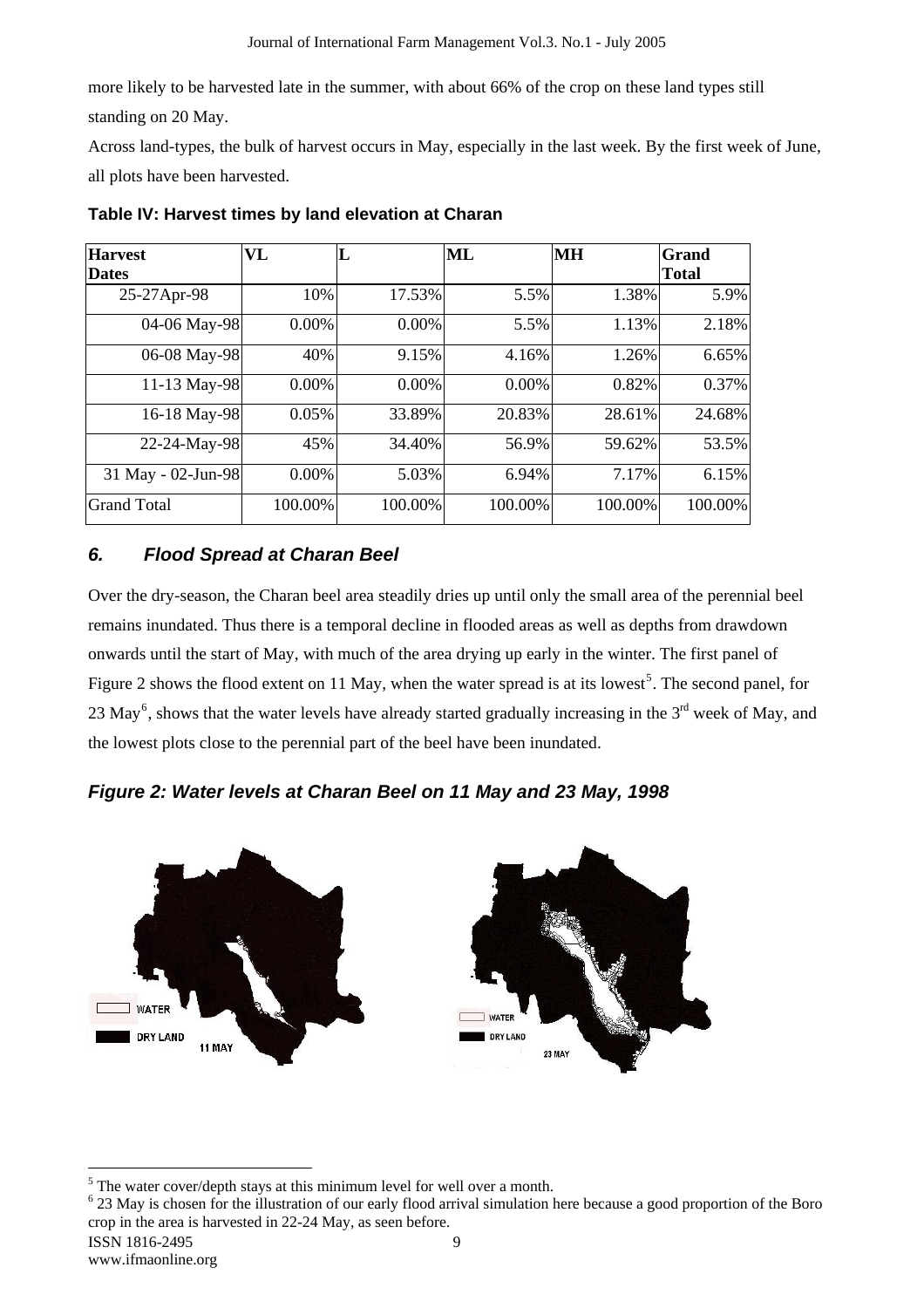The water spread results from the GIS-based counterfactual simulations are illustrated (as on one particular day, 23 May) in Figures 2 and 3, the first where the flood arrives one week early and the second where it arrives two weeks early. As can be seen, the *areal extent* of the flood spread seems to remain more or less constant at Charan at this critical period even when the flood arrives a week or two early.





It would be misleading, however, to conclude from this that early flood arrival does not pose a threat to the Boro crop. Table V below presents the average water depth on the sample plots for the baseline of 23 May, compared to when the flood arrives 1 and 2 weeks early. Medium high plots are seen to stay flood-free even with a two-week early arrival of floods. VL plots on the other extreme, are seen to be very vulnerable to even a short advance in flood timing. The average flooding on VL plots on 23 May when the flood arrives just a week early, is 1.36 metres, a depth that is enough to almost completely destroy any standing crop.

|                                 | VI.   |       | ML   | MН | <b>All Plots</b> |
|---------------------------------|-------|-------|------|----|------------------|
| Average of 23May98 water height | 0.026 | 0.009 |      |    | 0.0021           |
| Average of 23May98, 1 wk early  | 1.36  | 0.271 |      |    | 0.15             |
| Average of 23May98, 2 wks early | 2.33  | 1.13  | 0.18 |    | 0.43             |

**Table V: Average water heights (metres) for sample plots by land elevation** 

# *7. Estimates of crop damage due to early flooding*

As the estimates presented in Table VI show, 55% of the VL plots suffer some form of damage even from a one week early flood. Significantly, when the damage occurs, it is likely to be substantial. 40% of the VL plots are almost completely damaged by a one week early flood. Evidently, the low plots flood rapidly and deeply, as was previously indicated in Table V. The L plots on the other hand, are largely unaffected by a 1 week early flood. A two week early flood would however cause significant damage to about a quarter of the low land Boro crop. The ML and MH plots remain largely unaffected even by a two week early flood.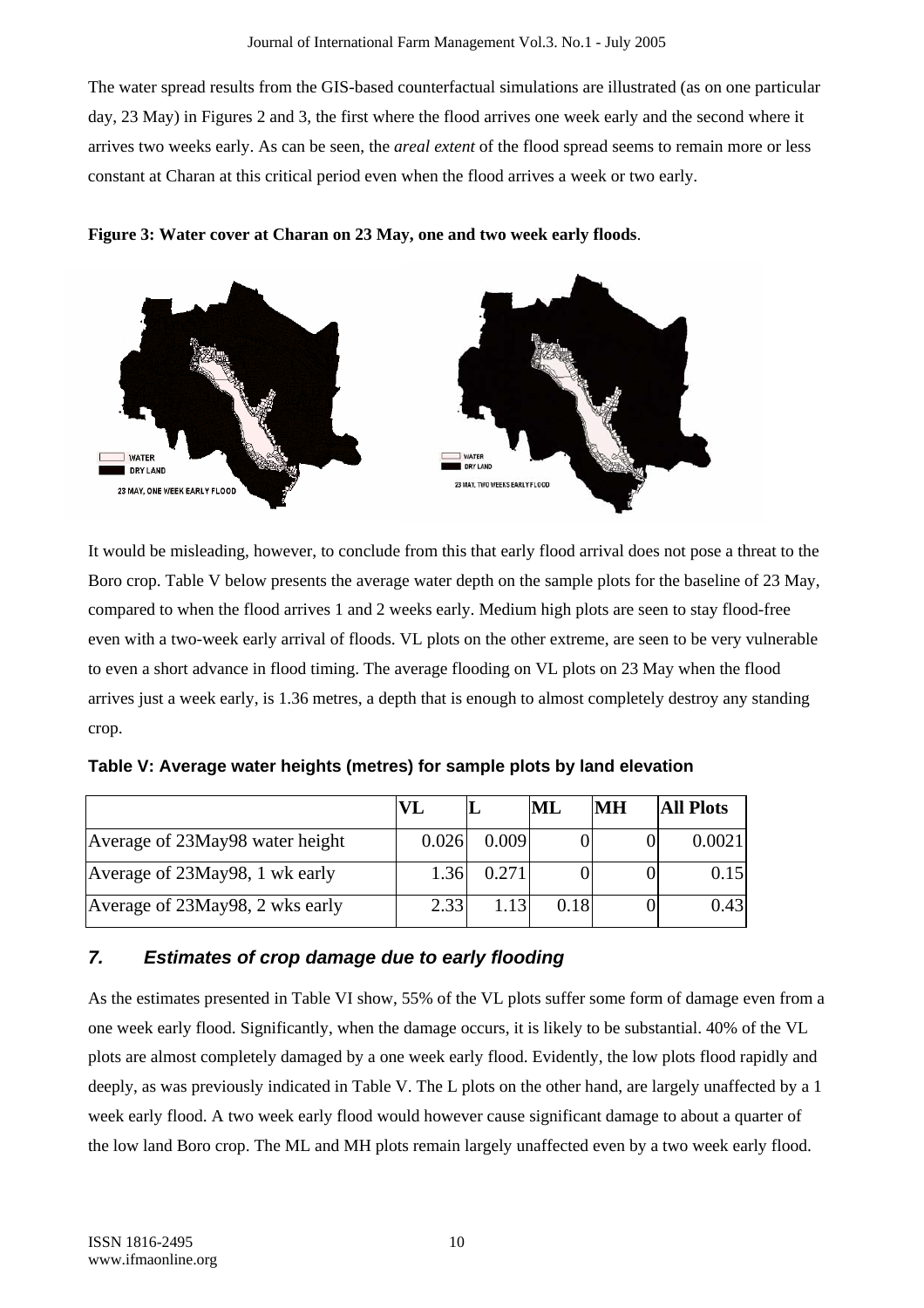| Very Low Land Crop Damage: % of Plots in Damage Categories |           |                |            |                          |                   |
|------------------------------------------------------------|-----------|----------------|------------|--------------------------|-------------------|
|                                                            | No damage | $120\%$ to 40% | 40% to 60% | $ 60\% \text{ to } 80\%$ | $ 80\%$ or higher |
| <b>Baseline Flooding</b>                                   | 100%      | $0\%$          | 0%         | $0\%$                    | $0\%$             |
| 1 Week Early                                               | 55%       | 0%             | 5%         | 0%                       | 40%               |
| 2 Weeks Early                                              | 50%       | 0%             | 0%         | $0\%$                    | 50%               |

#### **Table VI: Crop damage estimates by land elevation**

| Low Land Crop Damage: % of Plots in Damage Categories |           |                |              |                |               |
|-------------------------------------------------------|-----------|----------------|--------------|----------------|---------------|
|                                                       | No damage | $120\%$ to 40% | 40\% to 60\% | $160\%$ to 80% | 80% or higher |
| <b>Baseline Flooding</b>                              | 100%      | 0%             | 0%           | $0\%$          | $0\%$         |
| 1 Week Early                                          | 92%       | 3%             | 0%           | 0%             | 5%            |
| 2 Weeks Early                                         | 61%       | 3%             | 11%          | 0%             | 26%           |

| Medium Low Land Crop Damage: % of Plots in Damage Categories |           |                  |            |                          |               |
|--------------------------------------------------------------|-----------|------------------|------------|--------------------------|---------------|
|                                                              | No damage | $20\%$ to $40\%$ | 40% to 60% | $ 60\% \text{ to } 80\%$ | 80% or higher |
| <b>Baseline Flooding</b>                                     | 100%      | $0\%$            | 0%         | $0\%$                    | $0\%$         |
| 1 Week Early                                                 | 100%      | 0%               | 0%         | 0%                       | $0\%$         |
| 2 Weeks Early                                                | 90%       | 3%               | 1%         | 1%                       | $5\%$         |

| Medium High Land Crop Damage: % of Plots in Damage Categories |           |                                                     |    |                |               |
|---------------------------------------------------------------|-----------|-----------------------------------------------------|----|----------------|---------------|
|                                                               | No damage | $ 20\% \text{ to } 40\% $ $ 40\% \text{ to } 60\% $ |    | $160\%$ to 80% | 80% or higher |
| <b>Baseline Flooding</b>                                      | 100%      | 0%                                                  | 0% | $0\%$          | $0\%$         |
| 1 Week Early                                                  | 100%      | 0%                                                  | 0% | 0%             | $0\%$         |
| 2 Weeks Early                                                 | 100%      | 0%                                                  | 0% | 0%             | $0\%$         |

With a one-week early flood being a high-probability event, the VL lands, and to a lesser extent, L lands, are seen to be very exposed to early flood damage at Charan beel. The aggregate estimates, however, do not provide a clear idea of whether there is any specific pattern to the damage. A profile of damaged vs undamaged plots could provide a better idea. Since the sample numbers of VL plots are small, it is instructive to look at information at the plot level. We present such information in Table VII below<sup>7</sup>.

 $\overline{a}$ 

 $<sup>7</sup>$  Note that varietal information was not available for all boro-cropped plots in the database.</sup>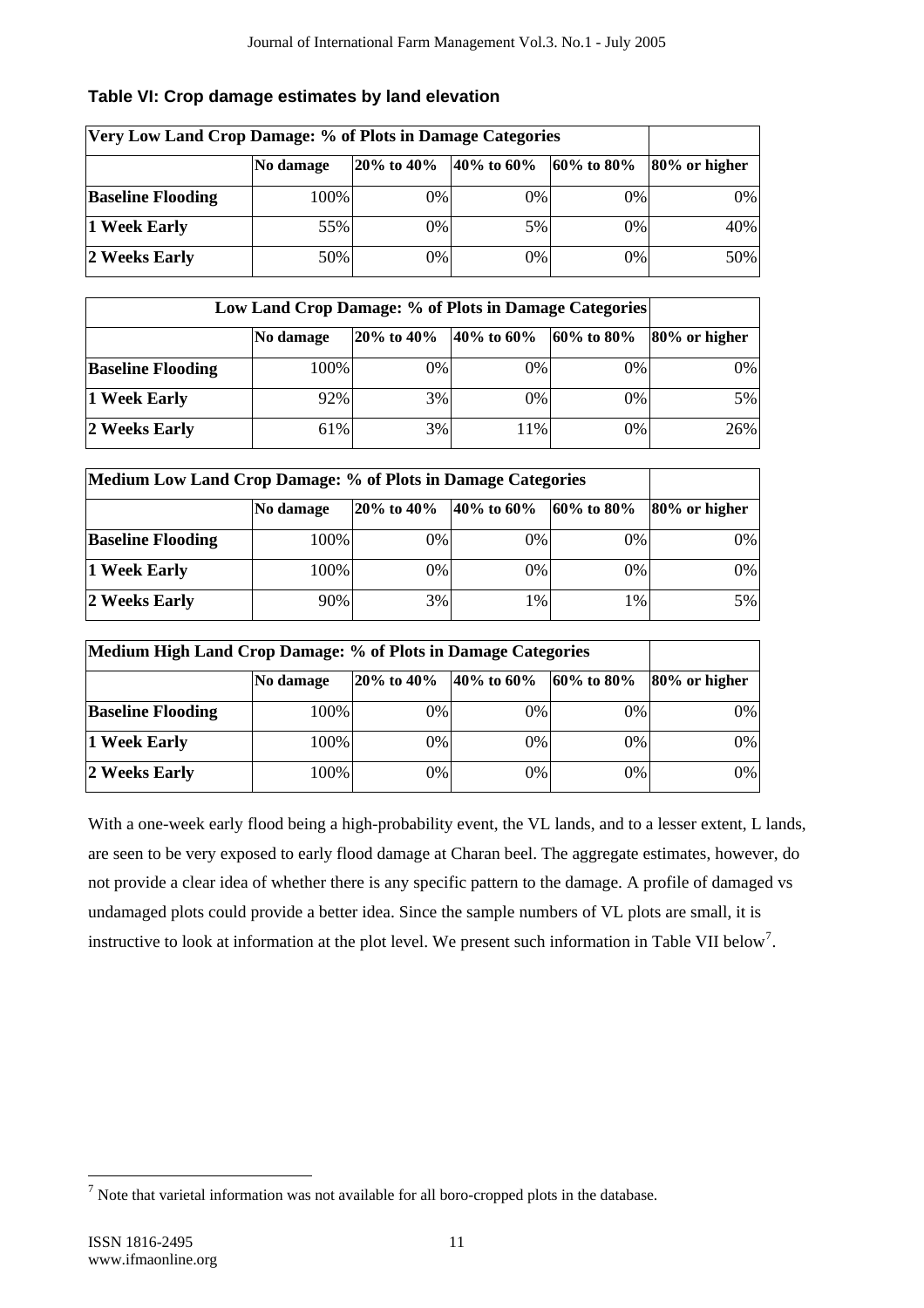|             |                   |                     | <b>VL: Undamaged Plots</b> |                              |                 |          |                  |
|-------------|-------------------|---------------------|----------------------------|------------------------------|-----------------|----------|------------------|
| <b>Plot</b> | <b>Area</b>       | <b>Variety</b>      | <b>Planting</b>            | <b>Harvest Date Pattern*</b> | <b>Baseline</b> | $1$ wk   | 2 wks            |
| ID          | (m <sup>2</sup> ) |                     | <b>Date</b>                |                              | <b>Damage</b>   | early    | early            |
| 10937       |                   | 1123 BR 11          | $03$ -Dec-97               | 06-08-May-98 F/F/B           |                 |          | $\theta$         |
| 10938       | 1305              |                     | $24$ -Jan-98               | 06-08-May-98 F/F/B           | $\Omega$        | 0        | $\overline{0}$   |
| 22173       | 1409              |                     | $24$ -Jan-98               | 06-08-May-98 F/F/B           | $\theta$        | $\theta$ | $\overline{0}$   |
| 22174       | 1334              |                     | 24-Jan-98                  | 06-08-May-98 F/F/B           | $\Omega$        | $\theta$ | $\theta$         |
| 22175       | 1681              |                     | 24-Jan-981                 | 06-08-May-98 F/F/B           | $\Omega$        | $\Omega$ | $\overline{0}$   |
| 22176       | 2389              |                     | $24$ -Jan-98               | 06-08-May-98 F/F/B           | $\Omega$        | $\Omega$ | $\overline{0}$   |
| 10345       | 532.6             |                     | $07$ -Feb-98               | 06-08-May-98 F/F/B           | $\Omega$        | $\Omega$ | $\overline{0}$   |
| 22110       |                   | $507.5$ Local       | 18-Feb-98                  | $25-27$ -Apr-97 F/F/B        | $\Omega$        | $\theta$ | $\overline{0}$   |
| 22177       |                   | 1696 Local          | 18-Feb-98                  | $25-27$ -Apr-97 F/F/B        | $\Omega$        | $\Omega$ | $\overline{0}$   |
| 22121       |                   | 1616 Kuinal (Local) | $05-Mar-98$                | 06-08-May-98 F/F/B           | $\Omega$        | $\Omega$ | $\boldsymbol{0}$ |

|  |  |  | Table VII: Plot-level damage information for VL plots |  |  |
|--|--|--|-------------------------------------------------------|--|--|
|--|--|--|-------------------------------------------------------|--|--|

|                   |                           |                     |                         | <b>VL: Damaged Plots</b>     |                                  |                         |                 |
|-------------------|---------------------------|---------------------|-------------------------|------------------------------|----------------------------------|-------------------------|-----------------|
| <b>Plot</b><br>ID | Area<br>(m <sup>2</sup> ) | <b>Variety</b>      | <b>Planting</b><br>Date | <b>Harvest Date Pattern*</b> | <b>Baseline</b><br><b>Damage</b> | $1$ wk<br>early         | 2 wks<br>early  |
| 20537             | 1016 IR 8                 |                     | $14$ -Jan-98            | 22-24-May-98 F/F/B           |                                  | 0 <sup>80</sup><br>100% | $80 -$<br>100%  |
| 21659             | 1970                      |                     | 24-Jan-98               | 22-24-May-98 F/M/B           |                                  | $0\,80-$<br>100%        | $80 -$<br>100%  |
| 21661             | 2341                      |                     | $24$ -Jan-98            | 22-24-May-98 F/M/B           |                                  | $080-$<br>100%          | $80 -$<br>100%  |
| 22027             | $3614$ IR 8               |                     | $01$ -Feb-98            | 22-24-May-98 F/M/B           |                                  | 0 <sup>80</sup><br>100% | 80-<br>100%     |
| 21948             | $1921$ IR 8               |                     | $03$ -Feb-98            | 22-24-May-98 F/M/B           | $\Omega$                         | 42% 80-                 | 100%            |
| 22045             |                           | 2781 Sharkari/BR 16 | $03$ -Feb-98            | 22-24-May-98 F/M/B           |                                  | $080 -$<br>100%         | $80 -$<br>100%  |
| 22046             |                           | 3700 Kaora          | 04-Feb-98               | 22-24-May-98 F/M/B           |                                  | $0 80-$<br>100%         | 80-<br>100%     |
| 22004             |                           | 3009 Sharkari/BR 16 | $05$ -Feb-98            | 16-18-May-98 F/M/B           | $\boldsymbol{0}$                 |                         | $0 80-$<br>100% |
| 22050             |                           | 1728 Sharkari/BR 16 | 05-Feb-98               | 22-24-May-98 F/M/B           |                                  | $080 -$<br>100%         | $80 -$<br>100%  |
| 22002             | 1051                      |                     | $19$ -Feb-98            | 22-24-May-98 F/M/B           |                                  | 0 <sup>80</sup><br>100% | $80 -$<br>100%  |

F=Fallow, M=Mustard, B=Boro

The plot-level information for VL lands is quite revealing. The plots undamaged by one and two week early floods are exclusively single-cropped with Boro. The majority of these are planted before January 25, and are harvested around the  $7<sup>th</sup>$  of May, well before even an early flood arrival. The exceptions that are planted in February are local varieties with short durations, which are still able to come off the land ahead of the early flood danger time zone. This is in marked contrast to the damaged plots, where almost all plots are double-cropped with mustard preceding boro. This often pushes planting time into early February, and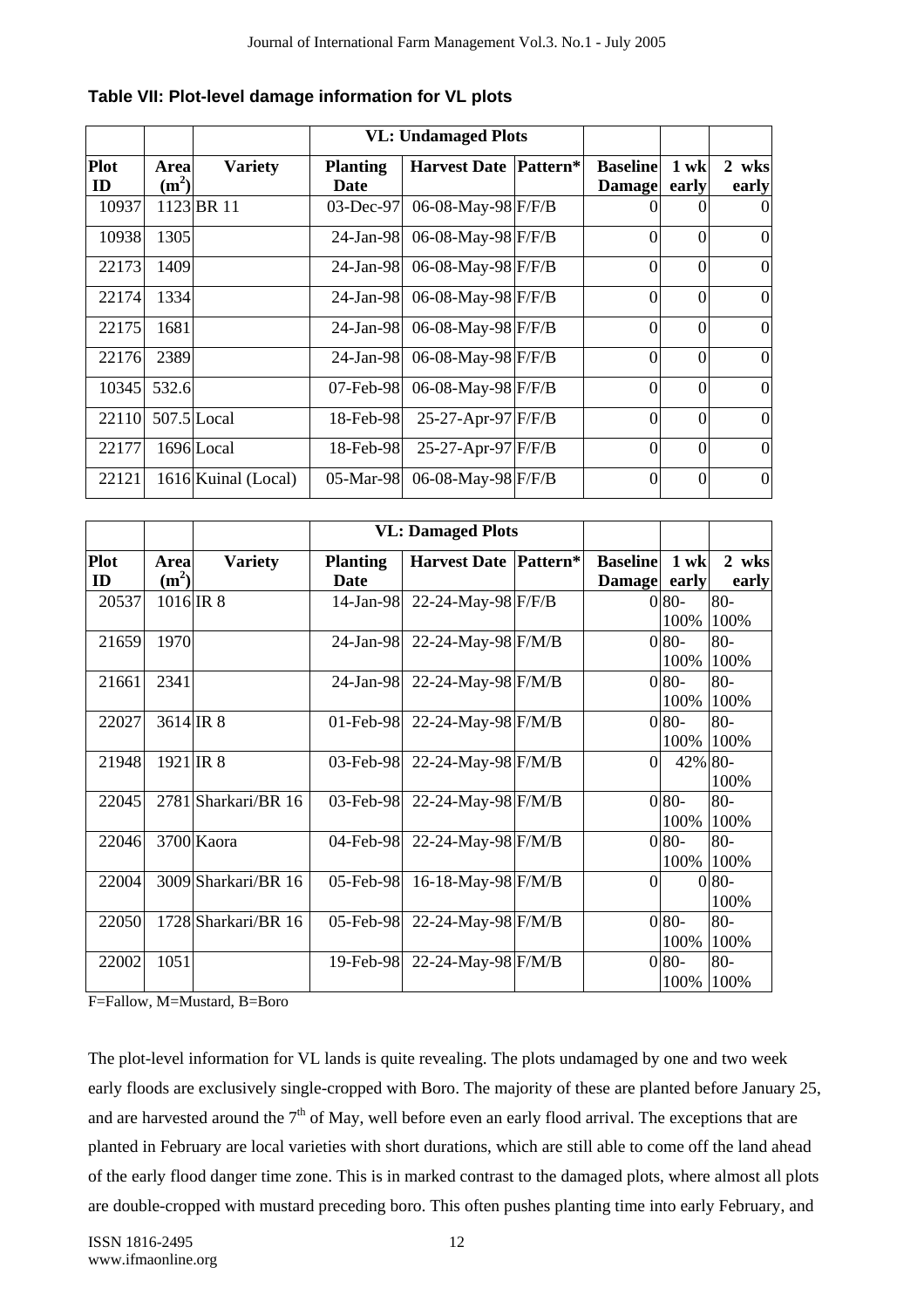inevitably delays harvest until the last week of May. At the baseline, in a normal flood year, harvest at this time is in advance of flooding. But when the flood arrives even a week early, damage to these crops is in excess of 80%. Note also that the damaged VL plots are mostly planted to the older generation of longduration HYV Boro such as  $IR8<sup>8</sup>$ 

### *8. Vulnerability to early flooding by socio-economic category*

Given the overall orientation of this study, it is particularly important to determine whether there is any empirical evidence that the poorer classes are more exposed to early flood risk than more well-to-do classes. One way of approaching this would be to take the *particular* set of 'damaged' vs 'undamaged' VL and L plots above, and determine empirically if the damaged ones are more likely to belong to poorer households or not. This did not prove to be possible, however, because of the lack of a complete link between cropping and household information in the dataset, as discussed above. For some of the plots in the above set, ownership data were not available. Hence, a more general question is posed: given that VL and L lands are by-and-large found to be the only types exposed to early flood risk, is there evidence that these lands types (in *general*) are more likely to be owned by poorer households? Additionally, typically what proportion of the land portfolio of poorer households is made up of VL and L lands? The dataset from Charan contains complete plot ownership records of a household sub-sample stratified by land-ownership classes that enables this analysis. In order to avoid any potential distortions arising from small samples, the 7 socioeconomic classes in Table II were collapsed into 4 for this analysis: (almost) landless (<0.5 acres), marginal and small (0.5 to 2.5 acres), medium (2.5 to 7.5 acres), and large (>7.5 acres). The distribution of land ownership by social class across land elevations is shown in Table VIII. High land comprises over 50% of the total land area held in the sample. This sample value is generally reflective of elevations around Charan beel, where lower lands are concentrated around the beel, with elevations generally increasing as distance from beel increases, and households operating lands in a large surrounding area. The actual area of VL and L land is relatively small (about 22% of total), and this skewness in the distribution of elevations implies that there is a natural hedge available against early flood risk at Charan. However, if particular classes are found to hold significantly disproportionate amounts of L & VL land, the hedge available to them would be correspondingly low.

 $\overline{a}$ 

 $8$  Similar plot-by-plot analysis for L lands is not presented due to space constraints. Although the pattern for L plots does not turn out to be as clear cut as for VL plots, as a general rule, all plots planted by the last week of January appear to be flood risk-free, and as for VL plots where mustard precedes boro, there is an increased chance of damage.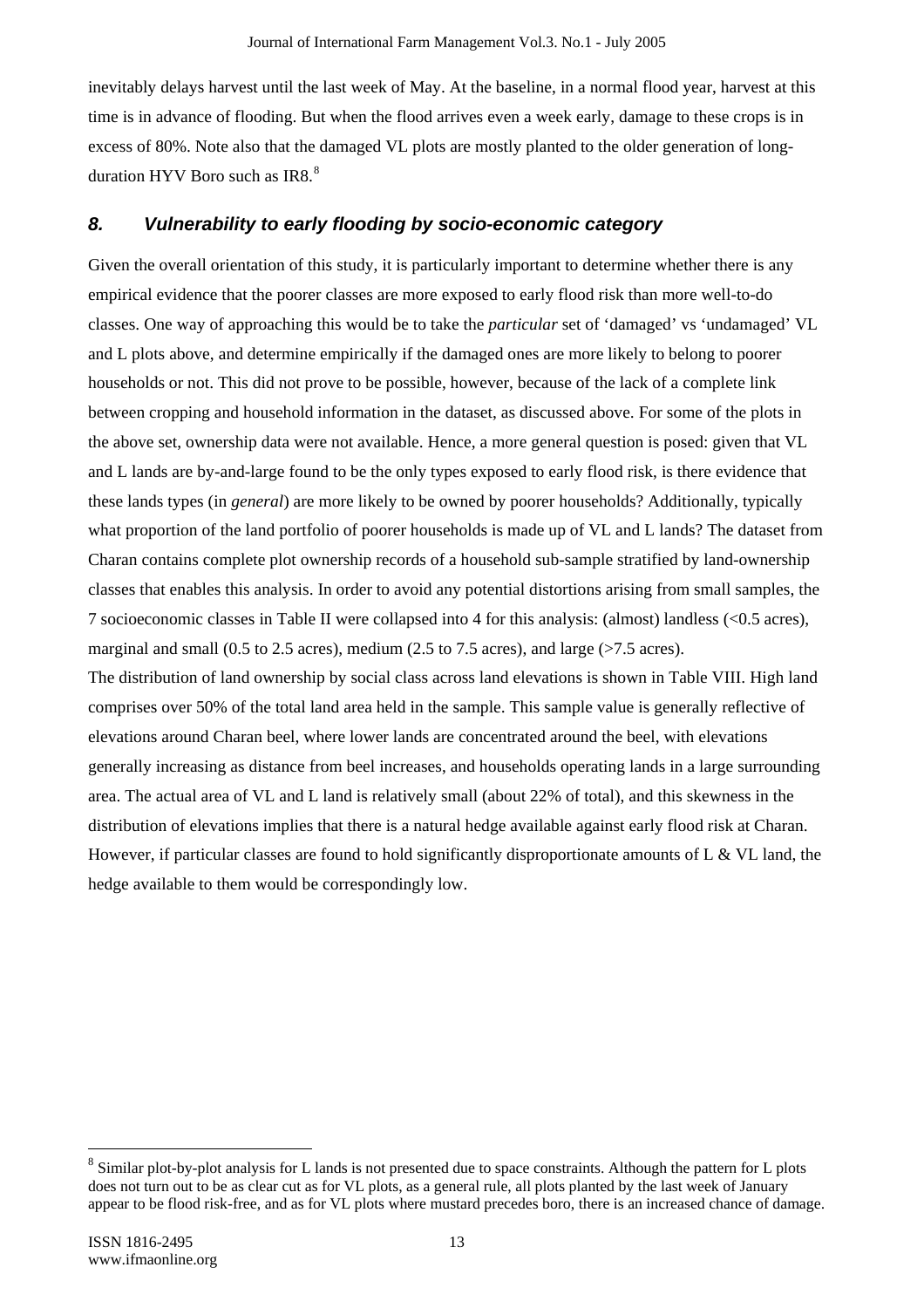| <b>SECLASS</b> | <b>VL</b>        | L          | ML        | <b>MH</b> | $\mathbf{H}$ | Grand        | $L&VL$ as  |
|----------------|------------------|------------|-----------|-----------|--------------|--------------|------------|
|                |                  |            |           |           |              | <b>Total</b> | % Of total |
| Landless       |                  |            |           |           |              | 7208         | 30         |
|                | 1861             | 358        | 287       | 989       | 3713         |              |            |
| Marginal $\&$  | 3895             | 443        | 1391      | 4361      | 8096         | 18186        | 23         |
| Small          |                  |            |           |           |              |              |            |
| Medium         | 1073             | 481        | 760       | 1649      | 4949         | 8912         | 17         |
| Large          | $\boldsymbol{0}$ | $\Omega$   | 70        | 149       | 1493         | 1712         | $\Omega$   |
|                |                  |            |           |           |              |              |            |
| Total          | 6829             | 1282       | 2508      | 7148      | 18251        | 36018        |            |
|                | $(19\%)*$        | $(3.5\%)*$ | $(7\%)^*$ | $(20\%)*$ | $(51\%)*$    |              |            |

**Table VIII: Aggregate land ownership by socio-economic class (acres)** 

\* % of grand total (36018 acres)

The last column in Table VIII shows the % of VL and L land area in total land owned by each category. There does appear to be a connection between socio-economic class and the distribution of land-ownership by elevation classes. The nearly landless own disproportionate amounts of land potentially vulnerable to early flooding (30%) compared to the average (22.5%). The proportion of L & VL land in the portfolio of marginal & small and medium classes is roughly similar to the average. The large farmers, however, own practically no VL and L lands, their portfolios almost exclusively comprised the flood-free MH and H land. This empirical connection points to elevation makeup being a further inequalising factor in the floodplains of Bangladesh. The gulf in the wealth status of the landless and the large farmers is already substantial, with a large farmer owning over fifteen times the land owned by a nearly landless floodplain dweller. But with the largest farmers owning practically no low land in Charan, and the poorest owning disproportionate amounts, the riskiness of low land production adds to the vulnerability gulf between large and smallholders.

#### *9. Short-duration varieties*

The early floods experienced in Charan beel and other such sites in the North-Central area are predominantly due to early local precipitation events, which cannot be controlled by the construction of submersible embankments. An alternative way to manage this risk is by adjusting the cropping calendar during the year so that the Boro crop can be harvested from a week to two weeks early. It can be seen from the simulation results for VL plots in Table VII that the bulk of the early flood damage happens when plots harvested during the period 22-24 May period are visited by early floods. At the baseline itself, *i.e.*, in the period 22-24 May, water levels are not high enough to cause damage to any of the plots. Thus if these plots were harvested even a week earlier, *i.e.*, in the 15-17 May period, a one-week early flood would cause no damage whatsoever to these plots. In the case of the L plots, the risk of damage is principally from *two*week early floods, again predominantly on plots harvested around 22-24 May. As before, a one-week earlier harvest would eliminate damage from even the relatively low-probability two-week early flood.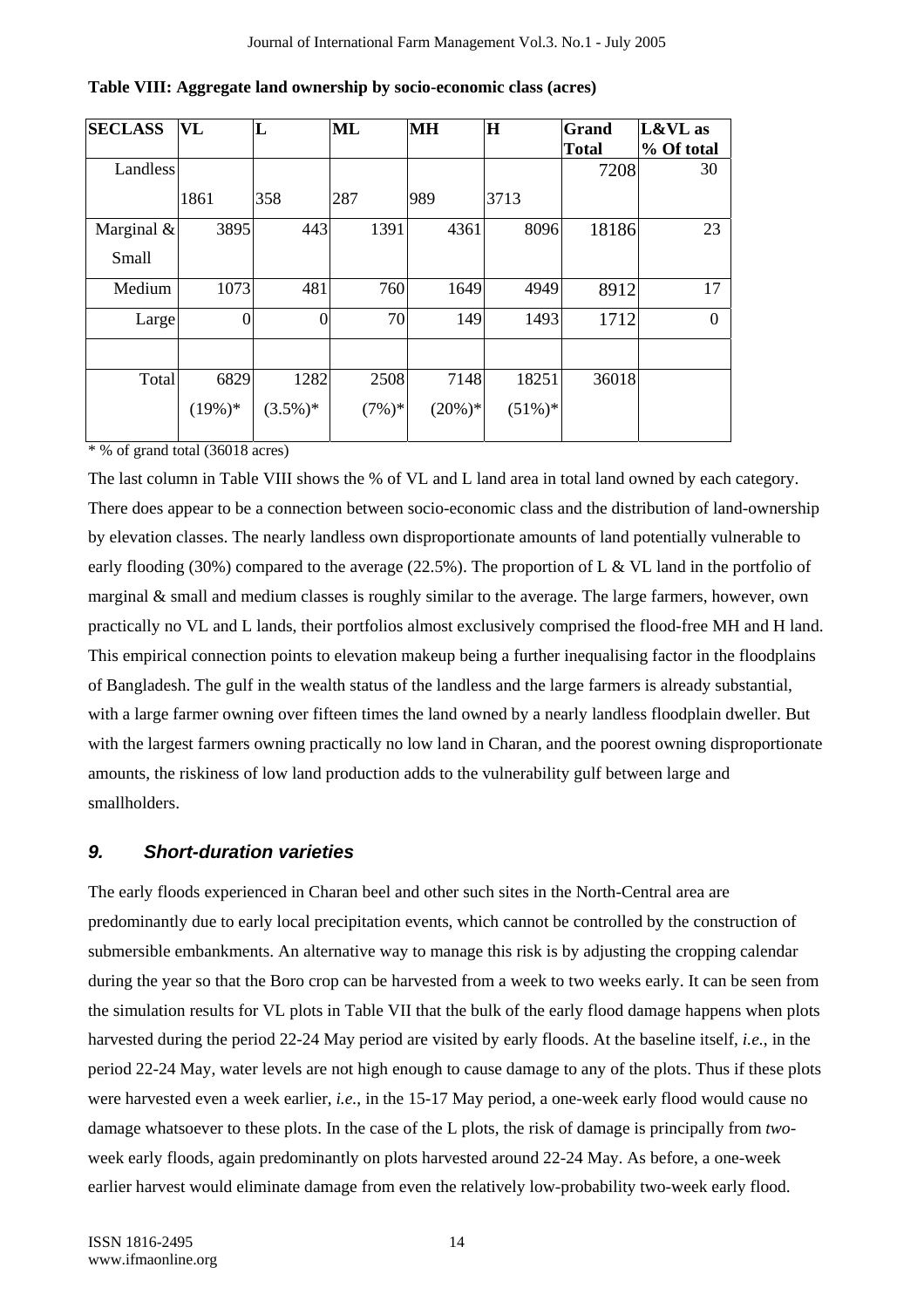Opportunities to adjust the cropping calendar in order to achieve an earlier Boro harvest potentially exist throughout the crop year. However, as seen from the simulation tables, damage is largely restricted to VL and L plots that are at most double-cropped, involving no *Aman* production. Thus the *Kharif* season does not seem to offer an opportunity to advance the calendar. Mustard is almost exclusively the pre-Boro crop in double-cropped plots. As seen before in the case of VL plots, it is the set of plots double-cropped with mustard and Boro that stand most exposed to early flood damage. Therefore it is worth investigating whether opportunities exist to squeeze the crop calendar in the early *Rabi* period. However, an investigation of the mustard varietal information in the database revealed that a local mustard variety, Tori-7 was predominant in the Charan area. Tori-7 is a low-yielding variety, but can be grown in 70-80 days, while all the higher-yielding varieties take upwards of 90 days. Thus, far from providing opportunities to shorten the cropping calendar, the available alternatives in fact would tend to elongate it.

The opportunities for contraction of the cropping calendar then seem restricted to the Boro crop itself. A look at the varietal composition in Table VII for VL land reveals that there does indeed appear to be scope for mitigating early flood risk by using shorter-duration Boro varieties. Boro grown on VL and L plots at Charan is primarily of three varieties:IR8, or 'IRRI rice', BR16, and BR11. Table IX below presents basic information on the growth duration (including seedbed period) and experimental grain yields for these varieties and some potential replacement varieties. The widespread prevalence of IR8 in lowland plots in Charan is somewhat surprising, since it is a variety dating back to the late 1960's which has played a significant role in the green revolution, but has since been widely supplanted by improved varieties developed later. Quite possibly, its strong presence at Charan points to inadequate extension services in the area. With a growth duration of 170 days, IR8 is of longer duration than most available alternatives. The other two prominent higher-yielding varieties observed at Charan, BR11 and BR16, also have relatively long durations (165 days). At least two attractive alternatives exist that can provide comparable yields and reduced durations in the field. BR 26 and BR28 reduce the field duration by over two weeks compared to the existing varieties, and do not suffer a significant disadvantage in terms of yields. BR29 enables a slightly earlier harvest compared to IR8, BR11 and BR16, and significantly higher yields.